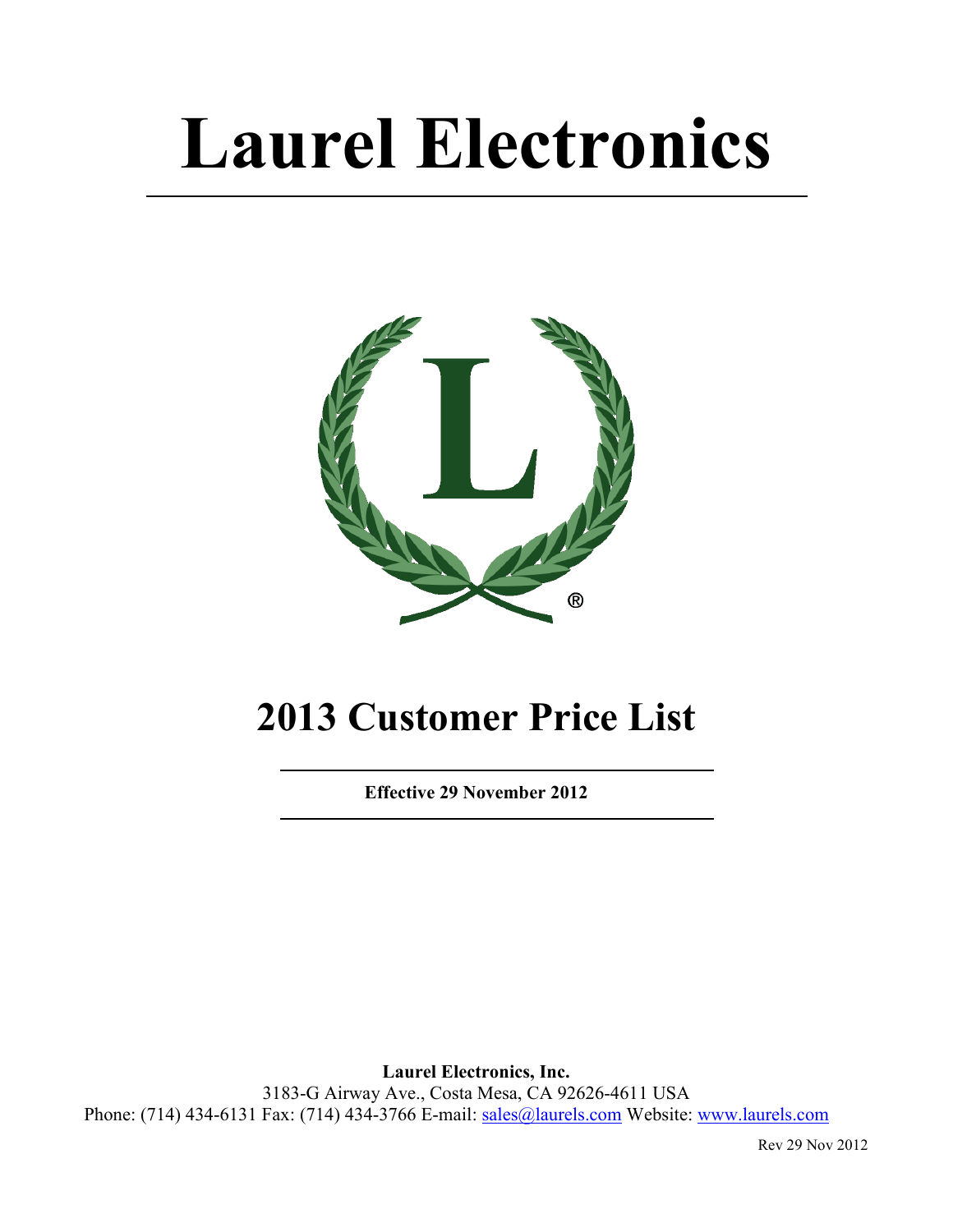# **CONTENTS**

# **Series Page**

# LAUREATE DIGITAL PANEL METERS & COUNTERS

High accuracy, high read rate, digitally programmable meters available for a wide range of industrial signals and with a choice of relay options, analog output options, and serial communication options. Modular design with field installable option boards with calibration stored in EEPROM.

**L1, L2, L3, L4** .........Meters for DC, AC, voltage, current, process, strain gauge, load cell, TC, RTD, ohms........... **3 L5, L6, L7, L8** .........Counters for frequency, rate, total, time, batch, quadrature, draw, ratio, analog total ............. **4 LW** ..........................Scale meter for weighing applications. Net and gross weight, tare, count-by, auto zero ......... **5 L5, L6** .....................Serial input meter and remote display. Offers dual relays and analog output.......................... **5** 

# **LAUREATE DIN RAIL TRANSMITTERS**

Transmitters LT2 through LT8 offer high accuracy, high update rate, and a wide choice of digitally programmable functions. Standard features include an isolated 4-20 mA or 0-10V analog output (user selectable), an isolated RS232 or RS485 serial data output (user selectable), the Modbus or Laurel protocol (user selectable), and dual 120 mA solid state relays. Same signal conditioners and setup software as Laureate meters and counters.

**LT2 & LT4** ..............Transmitters, analog input, 4-20 mA and serial data outputs, dual relays................................ **6 LT6 & LT8** ..............Transmitters, pulse inputs, 4-20 mA and serial data outputs, dual relays ................................ **7 LTS6** .......................Serial data input, 4-20 mA analog output, dual relays (serial-to-analog converter) ................. **7 QLS**.........................Quad loop splitter. Splits one 4-20 mA or 0-10V input into four 4-20 mA current loops...........**12 LTNET485** ............... Interfaces Ethernet to up to 31 Laureate meters and transmitters on an RS485 bus. ..........................**12** 

# **MAGNA SERIES LARGE DIGIT DISPLAYS\_\_**

Digit heights from 2" to 8". Serial, process, strain gauge, TC, or RTD inputs. Also available as a clock, timer, totalizer, or frequency/rate meter.

# **OTHER DIGITAL & BAR GRAPH METERS**

| <b>BAR</b> Bar graph display, 30 LED elements, horizontal or vertical mount, 1/8 DIN11 |  |
|----------------------------------------------------------------------------------------|--|
| <b>PRO-BAR</b> Large bar graph display, 251 mm (10") scale length, 50 LED elements 11  |  |
|                                                                                        |  |
| 88PRO Loop-powered process meter, 4-20 mA or 10-50 mA, 3.5 digits, 1/8 DIN12           |  |
|                                                                                        |  |

# **METER ACCESSORIES\_\_\_**

| CBLComputer interface cables for Laureate meters, counters and transmitters12 |  |
|-------------------------------------------------------------------------------|--|
|                                                                               |  |
|                                                                               |  |

# **HOW TO ORDER\_\_\_**

When building a model number, make one entry per bold heading. For example, Laureate model **L20010DCV1, BOX1** is a 200 mV DC voltmeter with plug-in screw terminals, a universal AC power supply, an analog output, and an enclosure which protects the meter to NEMA-4X from all sides.

- 2 -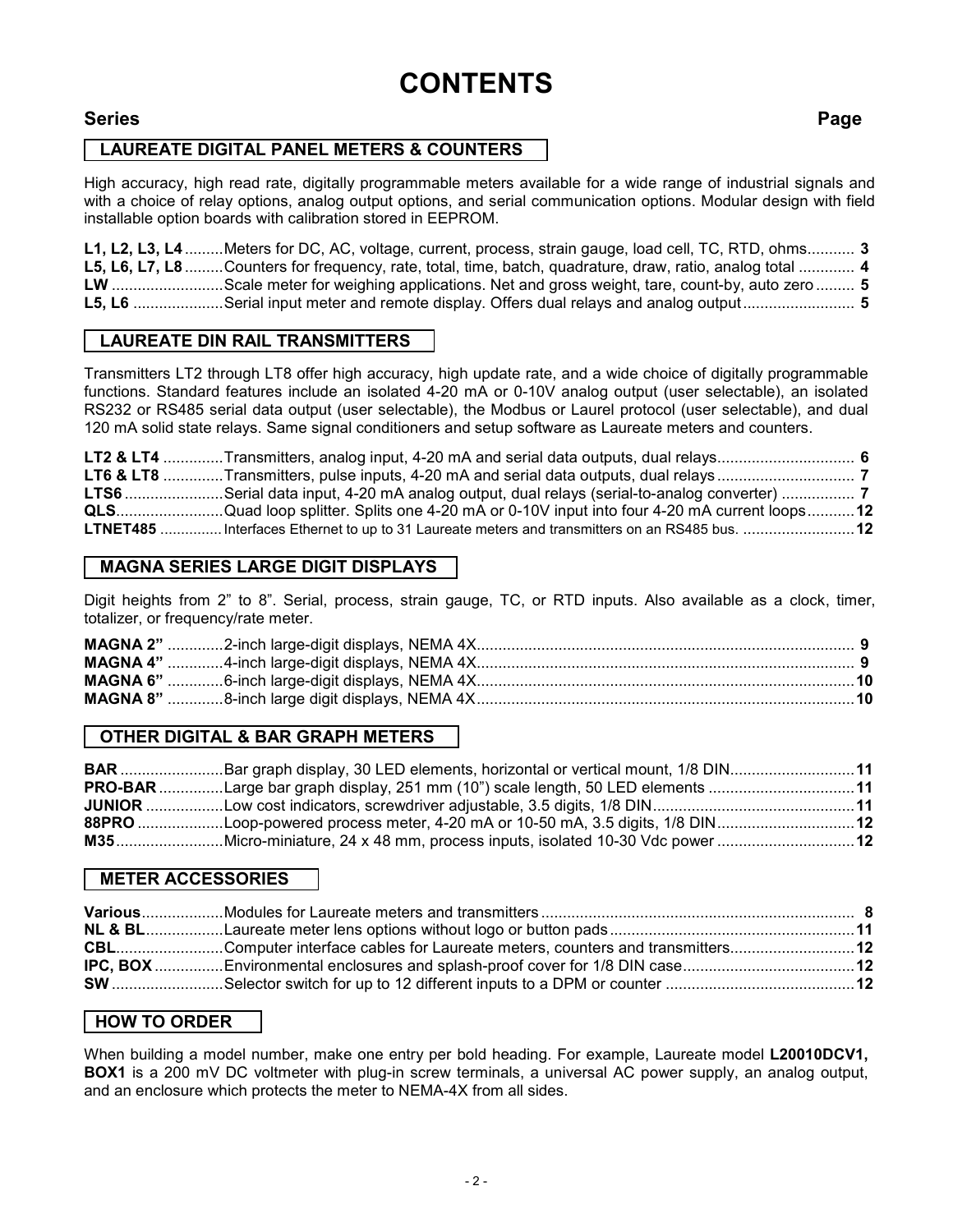# **LAUREATE SERIES DPM**

| LLaureate Series meter, plug-in screw terminal                                                                                                                                                                        |
|-----------------------------------------------------------------------------------------------------------------------------------------------------------------------------------------------------------------------|
| <b>Display Color</b>                                                                                                                                                                                                  |
| 1Basic DPM with green LEDs NC<br>2Basic DPM with red LEDs NC<br>3Extended DPM, green LEDs \$30<br>4 Extended DPM, red LEDs \$30<br>"Extended" adds customer curve linearization<br>and rate from successive readings. |
| <b>Power</b>                                                                                                                                                                                                          |
| 085-264 Vac or 95-300 VdcNC<br>1 12-34 Vac or 10-48 Vdc\$30                                                                                                                                                           |
| <b>Relay Output</b>                                                                                                                                                                                                   |
| <b>0</b> None<br>1Two 8A Form C contact relays\$80<br>2Two 120 mA solid state relays\$55<br>3 Four 8A Form C contact relays \$100<br>4 Four 120 mA solid state relays\$75                                             |
| <b>Analog Output</b>                                                                                                                                                                                                  |
| <b>0</b> None<br>14-20 mA, 0-10 V, -10 to +10V\$90                                                                                                                                                                    |
| <b>Serial Communications</b>                                                                                                                                                                                          |
| 0 None<br>6 USB-to-RS485 converter \$100<br>Ethernet-to-RS485 converter\$150                                                                                                                                          |
| <b>Input Type</b>                                                                                                                                                                                                     |
| <b>DC Volts</b>                                                                                                                                                                                                       |
| DCV5± 600.0 V (range not ETL certified) NC                                                                                                                                                                            |
| <b>DC Amperes</b>                                                                                                                                                                                                     |
|                                                                                                                                                                                                                       |
| <b>RMS Volts</b>                                                                                                                                                                                                      |
| RMV5 600.0 V (not ETL certified)\$40                                                                                                                                                                                  |

#### **RMS Amperes**

**Process Signals** (4-20 mA, 0-5V, etc.)

Specify minimum signal & displayed reading, maximum signal & displayed reading. 5, 10 or 24V DC excitation.

#### **Strain Gauges, Potentiometers** (4-wire ratio)

Specify minimum signal & displayed reading, maximum signal & displayed reading. 0.2 to 20V. 10 Vdc excitation.

 **Load Cells** (6-wire ratio)

**WM1**.........-99,999 to +99,999......................................\$65

Specify minimum signal & displayed reading, maximum signal & displayed reading. Full scale input 20 mV to 500 mV. Includes 10 Vdc excitation.

#### **Thermocouples**

#### **RTD Input** (with alpha tempco)

| <b>P385F</b> Pt 100 $\Omega$ platinum, -331 to 1562°F  NC |  |
|-----------------------------------------------------------|--|
|                                                           |  |
| <b>P392F</b> Pt 100 $\Omega$ platinum, -331 to 1562°F  NC |  |
| <b>N672C</b> Ni 120 Ω nickel, -100°C to +260°C  NC        |  |
|                                                           |  |
| <b>C427C</b> Cu 10 $\Omega$ copper, -100°C to +260°C  NC  |  |
| <b>C427F</b> Cu 10 $\Omega$ copper, -148°F to +500°F  NC  |  |

#### **Ohms Input**

| R6  0-2 Mohms (special, fixed) \$25 |  |
|-------------------------------------|--|

 **Options & Accessories.** Please see page 12.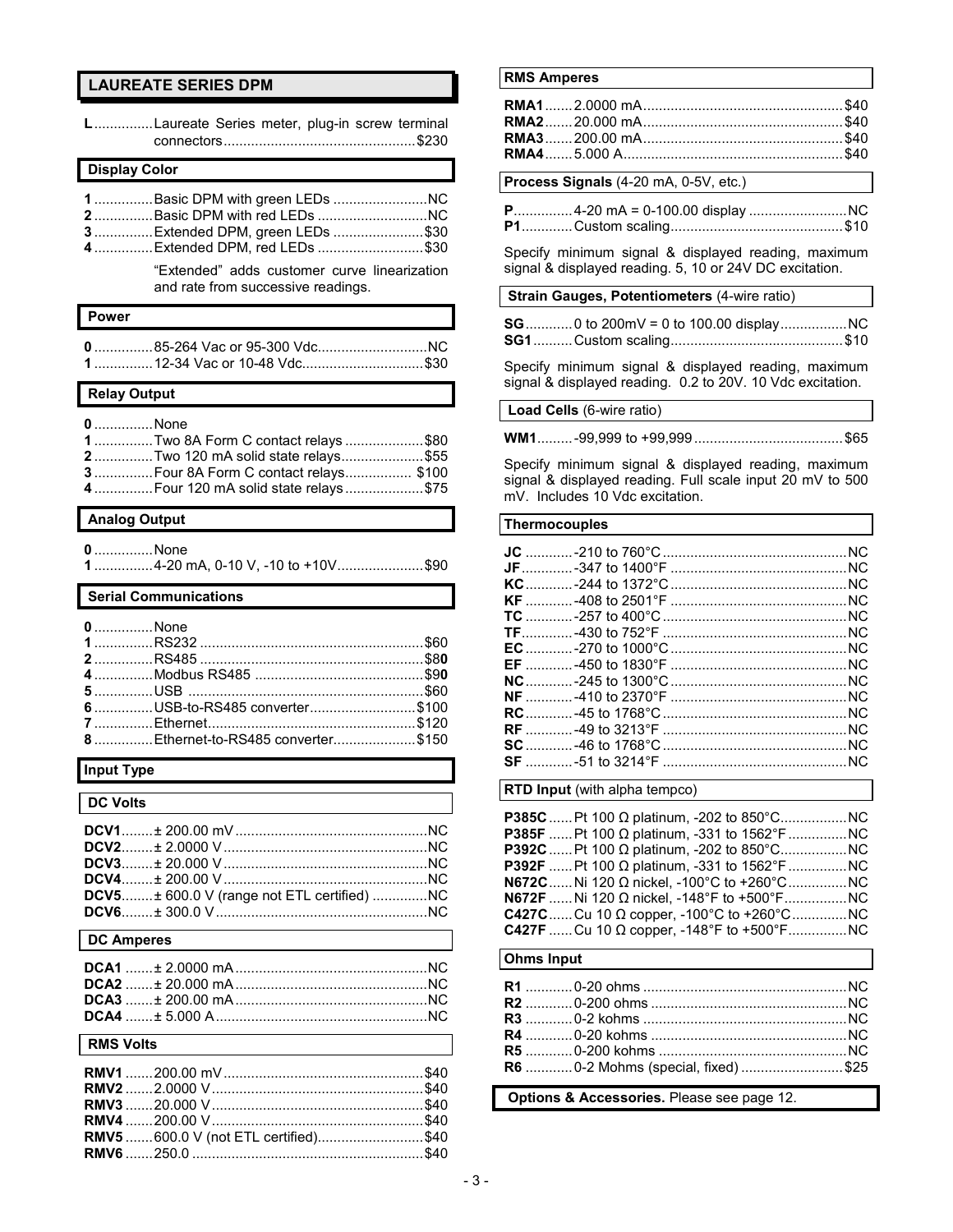# **LAUREATE COUNTER / TIMER**

**L**...............Laureate Series multifunction counter / timer / rate meter with dual-channel pulse, process or quadrature input ........................................\$240

| <b>Display Color</b> |                                 |  |  |
|----------------------|---------------------------------|--|--|
|                      | 7Extended meter, green LEDs\$30 |  |  |
|                      |                                 |  |  |

Please see notes below for "Extended."

| l Power                     |  |
|-----------------------------|--|
|                             |  |
| 112-34 Vac or 10-48 Vdc\$30 |  |

 **Relay Output** 

| 1Two 8A Form C contact relays\$80    |  |
|--------------------------------------|--|
| 2Two 120 mA solid state relays\$55   |  |
|                                      |  |
| 4 Four 120 mA solid state relays\$75 |  |

#### **Analog Output**

| 1Single isolated analog output \$90 |  |
|-------------------------------------|--|
| 2Dual isolated analog outputs\$135  |  |

#### **Serial Communications**

| 0None |                                   |  |
|-------|-----------------------------------|--|
|       |                                   |  |
|       |                                   |  |
|       |                                   |  |
|       |                                   |  |
|       | 6USB-to-RS485 converter\$100      |  |
|       |                                   |  |
|       | 8Ethernet-to-RS485 converter\$150 |  |
|       | $I = \frac{1}{2}$                 |  |

#### **Input Type**

 **Dual Channel Pulse or AC Inputs** 

**FR** ............Scalable to 999,999......................................NC

#### **Basic counter**

Frequency (2 channels simultaneously), rate (2 channels simultaneously), total (up or down, 2 channels simultaneously), period (2 channels simultaneously), stopwatch, time interval, square root of rate.

#### **Extended counter**

Above plus rate and total simultaneously, linearized inputs using up to 180 points, arithmetic functions (A\*B, A/B, A+B, A-B, A/B-1), phase angle, duty cycle, up/down counting, batch control.

| Process Rate & Total              |  |
|-----------------------------------|--|
|                                   |  |
|                                   |  |
|                                   |  |
| VF4Custom Scaling Consult factory |  |

#### **Basic counter**

Rate, square root of rate (differential pressure or target type flow meters), rate.and total.

#### **Extended counter**

Above plus linearized inputs using up to 180 points, batch control with rate, total and # of batches or grand total of all batches, time measurements based on rate.

#### **Quadrature**

|--|--|--|

#### **Basic counter**

Position or length from encoders. Accepts differential or single-ended inputs. 1x, 2x or 4x plus zero index.

#### **Extended counter**

Above plus bidirectional rate. Rate and position or length are not simultaneous.

 **Options & Accessories.** Please see page 12.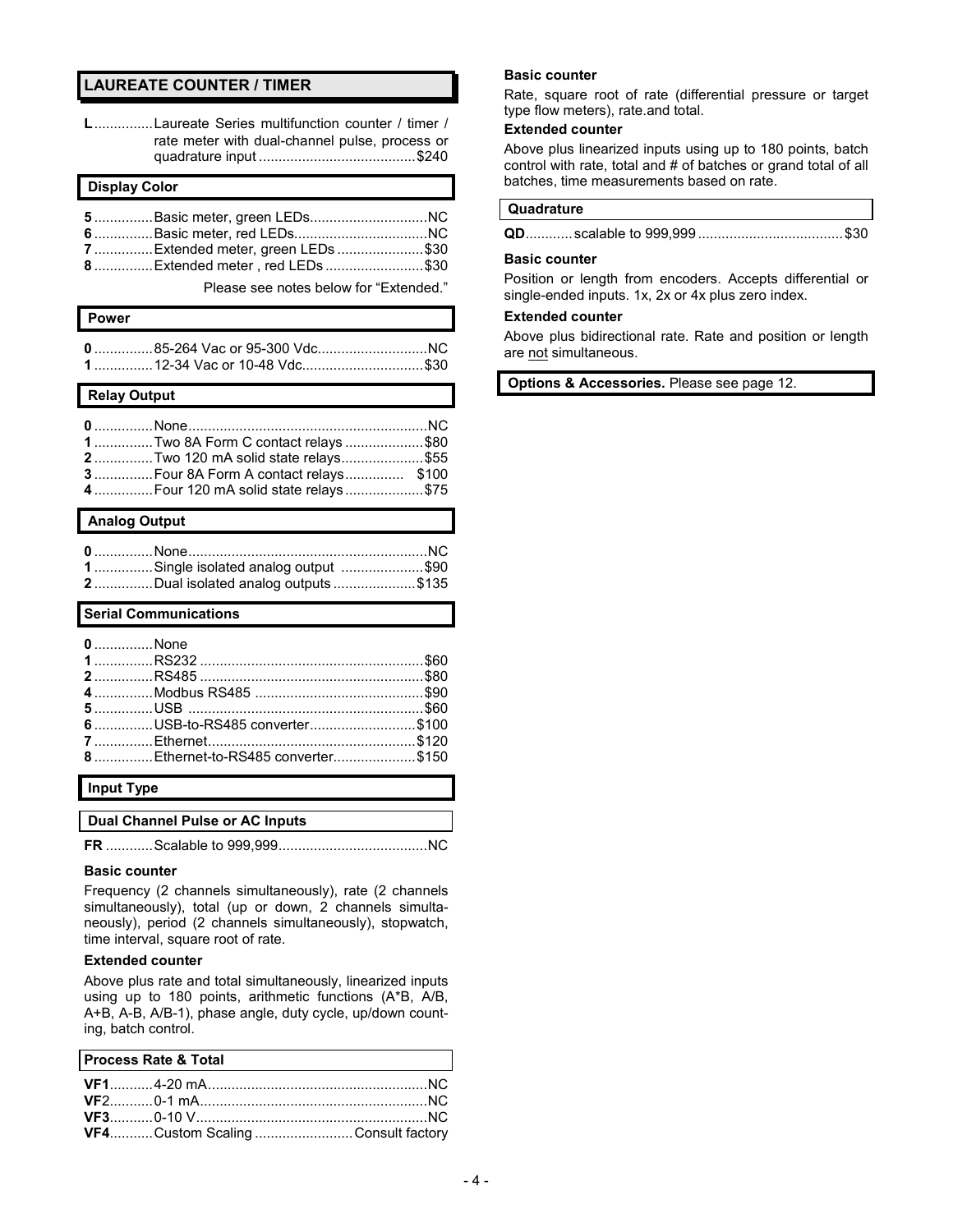# **SERIAL INPUT METER / REMOTE DISPLAY**

|--|--|

#### **Display Color**

| 5Remote display with green LEDs |  |
|---------------------------------|--|
|                                 |  |

#### **Power**

| 112-32 Vac or 10-48 Vdc\$30 |  |
|-----------------------------|--|

#### **Relay Output**

| 0None                                |  |
|--------------------------------------|--|
| 1Two 8A contact relays\$80           |  |
| 2Two 120 mA solid state relays\$55   |  |
|                                      |  |
| 4 Four 120 mA solid state relays\$75 |  |
|                                      |  |

## **Analog Output**

| 1Single isolated analog output \$90 |  |
|-------------------------------------|--|
| 2Dual isolated analog outputs\$135  |  |

#### **Serial Communications**

**Options & Accessories.** Please see page 12.

# **LAUREATE SCALE / WEIGHING METER**

|                      | LW Laureate scale / weighing meter, plug-in screw                                                                                                           |
|----------------------|-------------------------------------------------------------------------------------------------------------------------------------------------------------|
| <b>Display Color</b> |                                                                                                                                                             |
|                      | 2 Basic meter with red LEDsNC                                                                                                                               |
| <b>Power</b>         |                                                                                                                                                             |
|                      | 085-264 Vac or 95-300 Vdc NC<br>1 12-32 Vac or 10-48 Vdc \$30                                                                                               |
| <b>Relay Output</b>  |                                                                                                                                                             |
|                      |                                                                                                                                                             |
| 0None                | 1Two 8A Form C contact relays\$80<br>2Two 120 mA solid state relays \$55<br>3 Four 8A Form C contact relays  \$100<br>4 Four 120 mA solid state relays \$75 |
| <b>Analog Output</b> |                                                                                                                                                             |
| 0None                | 14-20 mA, 0-20 mA, 0-10V\$90                                                                                                                                |
|                      | <b>Serial Communications</b>                                                                                                                                |

| 6USB-to-RS485 converter\$100         |
|--------------------------------------|
|                                      |
| 8 Ethernet-to-RS485 converter  \$150 |
|                                      |

# **Input Type**

#### **DC Volts**

**Process Signals** (4-20mA, 0-5V, etc.)

Specify min signal & displayed reading, max signal & displayed reading. Includes 5, 10 or 24 Vdc excitation.

 **Strain Gauges, Potentiometers** (4-wire ratio)

Specify min signal and reading, max signal & reading. Full scale input 200 mV to 20V. Includes 10 Vdc excitation.

#### **Load Cells** (6-wire ratio)

**WM1**.........-99,999 to +99,999......................................\$65

Specify min signal and displayed reading, max signal and displayed reading. Full scale input 20 mV to 500 mV. Includes 10 Vdc excitation.

**Add-on Options & Accessories.** Please see page 12.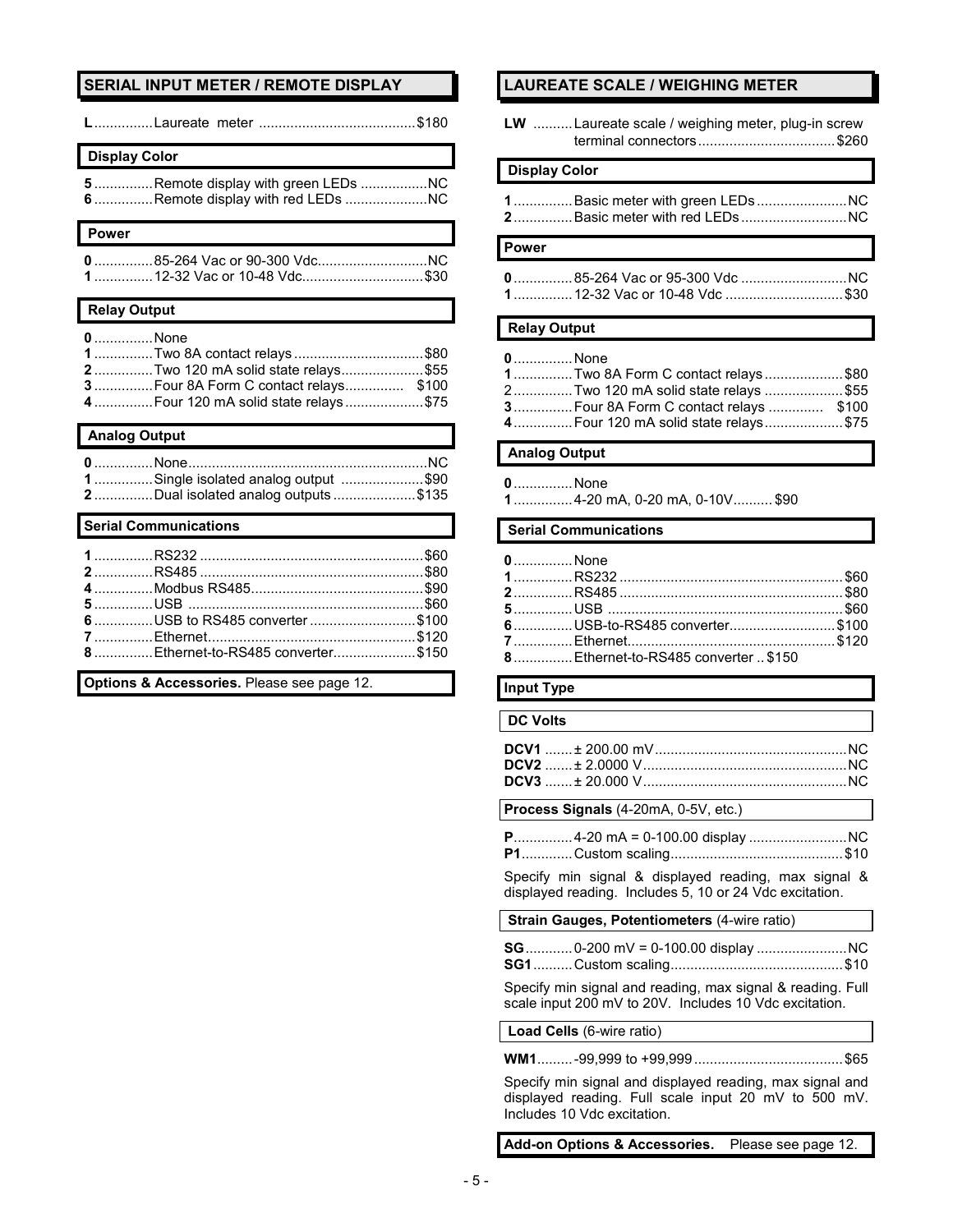#### **LAUREATE TRANSMITTERS, ANALOG INPUT**

Includes isolated 4-20 mA or 0-10V analog output, isolated serial data output (Modbus or Laurel protocol), isolated dual 120 mA solid state relays, isolated 5, 10 or 24 Vdc excitation output (for DC, AC, process, strain gauge, load cell inputs), and detachable screw clamp connectors.

**LT**......... Laureate transmitter......................................\$235

#### **Main Board**

| 4 Extended analog input \$40 |  |
|------------------------------|--|

Extended allows custom curve linearization and rate from successive readings. Not applicable to temperature.

#### **Power**

| 112-32 Vac or 10-48 Vdc\$30 |  |
|-----------------------------|--|

#### **Transmitter Outputs**

| 74-20 mA & Ethernet (available Q1 2013)\$50 |  |
|---------------------------------------------|--|

# **Input Type**

| <b>DC Volts</b><br><u> 1989 - John Stein, Amerikaansk politiker (</u> † 1920) |  |
|-------------------------------------------------------------------------------|--|
|                                                                               |  |
|                                                                               |  |

#### **DC Amperes**

#### **RMS Volts**

#### **RMS Amperes**

| <u> 1988 - An t-Amerikaanse kommunister († 1988)</u> |  |
|------------------------------------------------------|--|

**Process Signals** (4-20 mA, 0-5V, etc.)

Specify min input & output, max input & output.

#### **Strain Gauges, Potentiometers** (4-wire ratio)

| <b>SG</b> 0-200 mV in = 4-20 mA out NC |  |
|----------------------------------------|--|
|                                        |  |

Specify min input signal & min output, max input signal & max output. Set for 10 Vdc excitation.

#### **Load Cells** (6-wire ratio)

|--|--|--|

Specify min input & output, max input & output. Full scale input from 20 mV to 500 mV. Set for 10 Vdc excitation.

#### **Thermocouples**

#### **RTD Input** (with alpha tempco)

**P385C**......Pt 100 Ω platinum, -202 to 850°C.................NC **P385F** ......Pt 100 Ω platinum, -331 to 1562°F...............NC **P392C**......Pt 100 Ω platinum, -202 to 850°C.................NC **P392F** ......Pt 100 Ω platinum, -331 to 1562°F...............NC **N672C**......Ni 120 Ω nickel, -100°C to +260°C...............NC **N672F** ......Ni 120 Ω nickel, -148°F to +500°F................NC **C427C**......Cu 10 Ω copper, -100°C to +260°C..............NC **C427F** ...... Cu 10 Ω copper, -148°F to +500°F.................NC

#### **Ohms Input**

**Add-on Options & Accessories.** Please see page 12.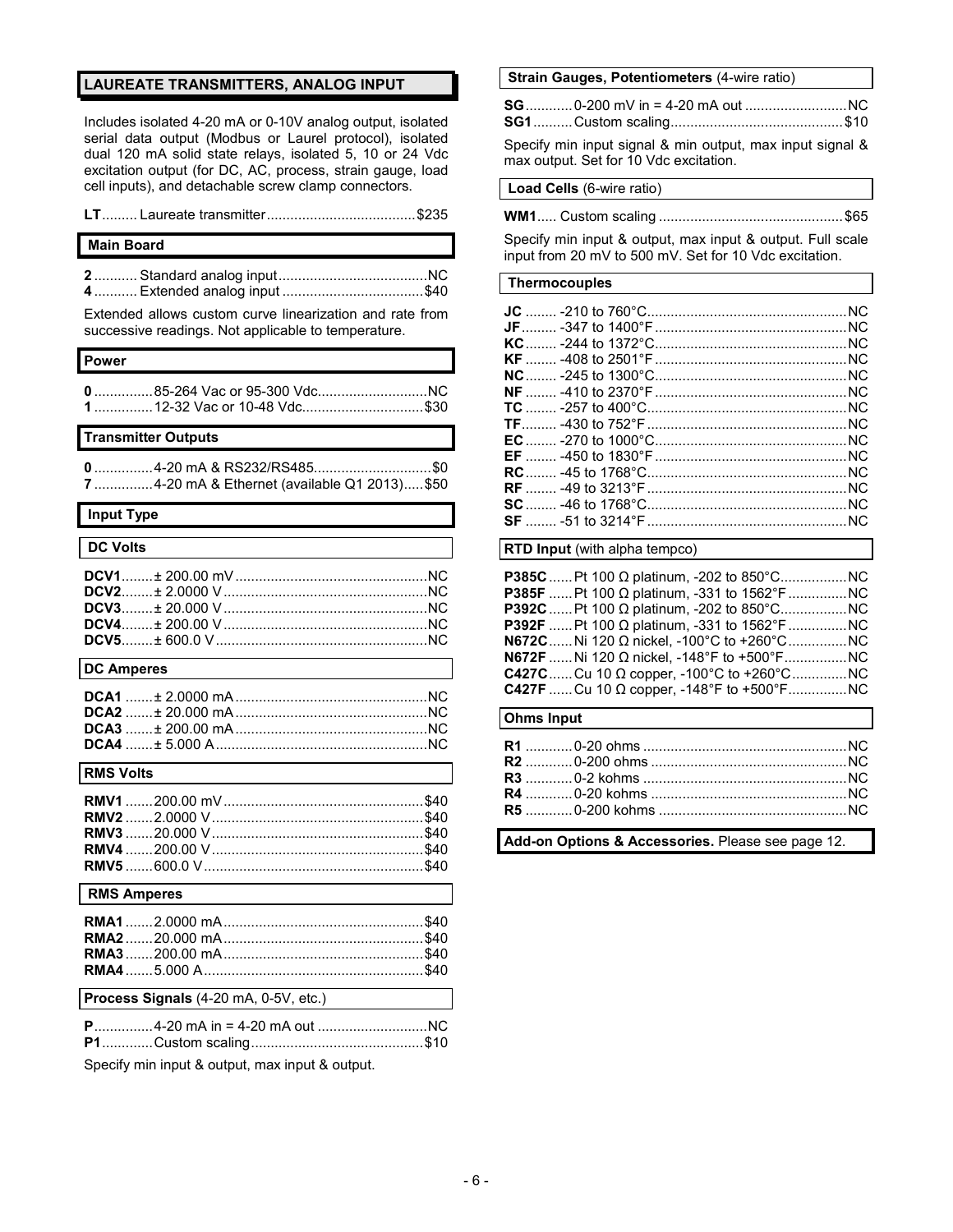#### **LAUREATE TRANSMITTERS, PULSE INPUT**

Includes isolated 4-20 mA or 0-10V analog output, isolated serial data output (Modbus or Laurel protocol), isolated dual 120 mA solid state relays, isolated 5, 10 or 24 Vdc excitation output, and detachable screw clamp connectors.

| <b>Main Board</b>                                          |  |  |
|------------------------------------------------------------|--|--|
| 8 Extended (see notes below) \$40                          |  |  |
| <b>Power</b>                                               |  |  |
| 085-264 Vac or 95-300 VdcNC<br>112-34 Vac or 10-48 Vdc\$30 |  |  |
| <b>Transmitter Outputs</b>                                 |  |  |
|                                                            |  |  |

**0** ...............4-20 mA & RS232/RS485..............................\$0 **7** ...............4-20 mA & Ethernet (available Q1 2013).....\$50

#### **Input Type**

#### **Dual Channel Pulse or AC Inputs**

**FR** ............Dual pulse or AC inputs................................NC

#### **Standard main board**

Frequency (2 channels simultaneously), rate (2 channels simultaneously), total (up or down, 2 channels simultaneously), period (2 channels simultaneously), stopwatch, time interval, square root of rate.

#### **Extended main board**

Above plus rate and total simultaneously, linearized inputs using up to 180 points, ratio, draw, arithmetic functions (A\*B, A/B, A+B, A-B), phase angle, duty cycle, up/down counting, batch control.

| <b>Process Input with Totalizing</b> |  |
|--------------------------------------|--|
|--------------------------------------|--|

| VF4Custom Scaling Consult factory |  |
|-----------------------------------|--|

#### **Standard main board**

Rate, rate & total simultaneously (analog totalizer), square root of rate (for differential pressure flow meters).

#### **Extended main board**

Above plus linearized inputs using up to 180 points, batch control with rate, total and # of batches or grand total of all batches, time measurements based on rate.

#### **Quadrature**

|--|--|--|

#### **Standard main board**

Position or length from encoders. Accepts differential or single-ended inputs: 1x, 2x or 4x, plus zero index.

#### **Extended main board**

Above plus bidirectional rate (rate and position or length are not simultaneous).

 **Accessories.** Please see page 12.

#### **LAUREATE TRANSMITTER, SERIAL DATA INPUT**

Converts serial data input (Modbus or Laurel protocol) into an isolated 4-20 mA or 0-10V analog output. Includes dual 120 mA solid state relays and detachable screw clamp connectors.

#### **LTS6** ........Laureate serial input transmitter................\$175

# **Power**

| 1 12-32 Vac or 10-48V dc \$30 |  |
|-------------------------------|--|

#### **Serial Data Input**

| 7 Ethernet (available Q1 2013) \$50 |  |
|-------------------------------------|--|

#### **Add-on Options & Accessories.** Please see page 12.

| <b>CBL04 Cable, transmitter to DB9 on PC \$19</b> |  |
|---------------------------------------------------|--|
|                                                   |  |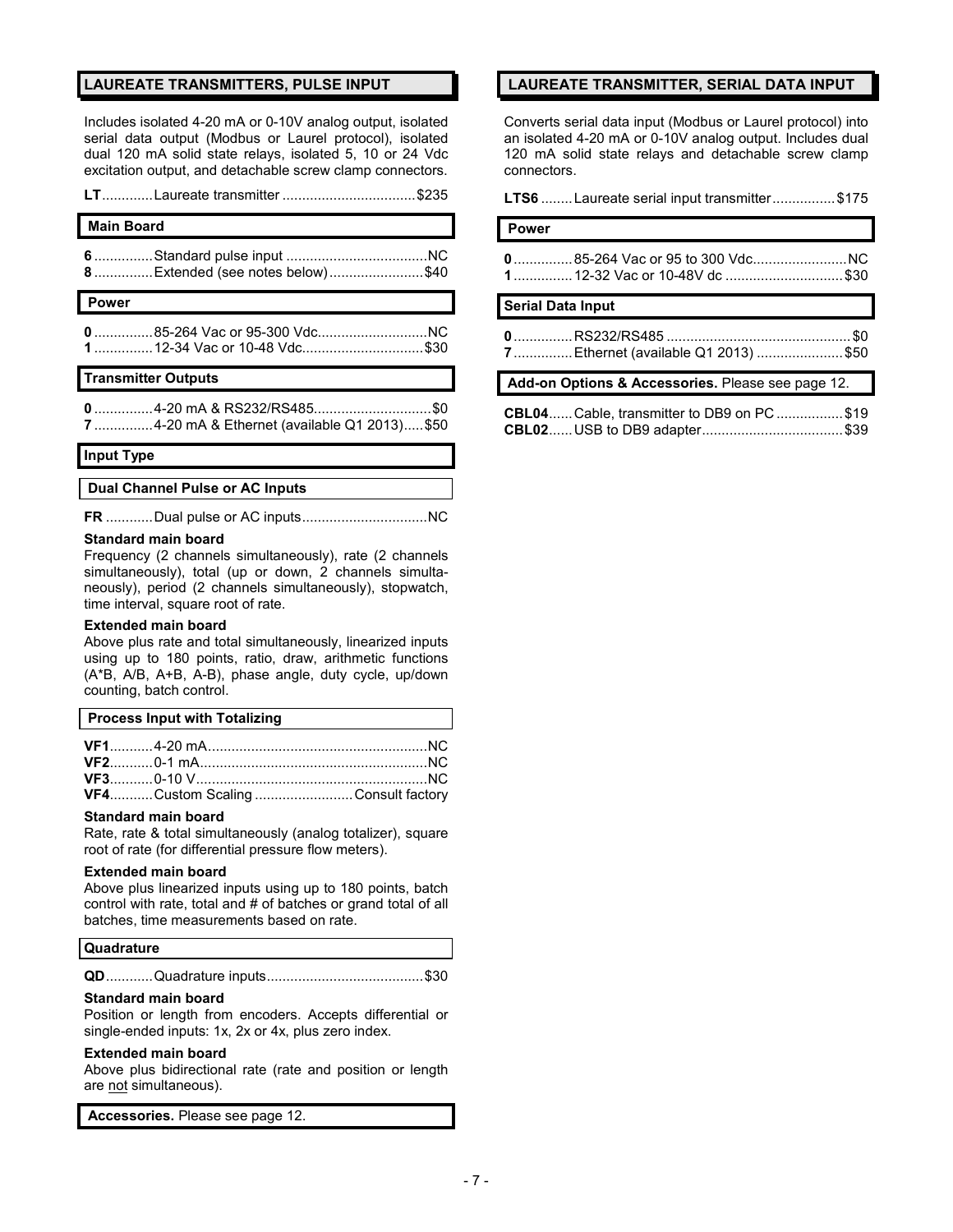# **REPLACEMENT MODULES FOR LAUREATE METERS AND TRANSMITTERS**

#### **Main Assemblies for Laureate Meters and Counters**  Includes computer board, display board, 1/8 DIN case.

| <b>LMBG Basic DPM, green LED\$115</b>      |  |
|--------------------------------------------|--|
| LMBR Basic DPM, red LED\$115               |  |
| LWBG  Scale meter, green LED\$145          |  |
| <b>LWBR:  Scale meter, red LED\$145</b>    |  |
| <b>LCBG</b> Basic counter, green LED\$125  |  |
| <b>LCBR</b> Basic counter, red LED \$125   |  |
| LCEG  Extended counter, green LED\$155     |  |
| <b>LCER</b> Extended counter, red LED\$155 |  |

#### **Components for Main Assemblies**

| LMBX DPM computer board\$63                    |  |
|------------------------------------------------|--|
| <b>LCBX</b> Counter basic computer board\$67   |  |
| LCEX  Counter extended computer board \$97     |  |
| <b>LWBX</b> Scale meter computer board\$93     |  |
| <b>LMXG</b> DPM green LED display board \$40   |  |
| LMXR  DPM red LED display board \$40           |  |
| LCXG  Counter / scale green LED board  \$46    |  |
| <b>LCXR</b> Counter / scale red LED board \$46 |  |
| <b>LCASE</b> Laureate case, 1/8 DIN \$12       |  |

#### **Power Supply Boards** (with connector)

| LPS1  85-264 Vac or 95-300 Vdc\$55 |  |
|------------------------------------|--|
| LPS2  12-32 Vac or 10-48 Vdc. \$85 |  |

 **Relay Output Boards** (with connectors)

| LDMR Dual 8A Form C relays\$80     |  |
|------------------------------------|--|
| LDSR  Dual solid state relays\$55  |  |
| LQMR Quad 8A Form C relays\$100    |  |
| LQSR  Quad solid state relays \$75 |  |

#### **Isolated Analog Output Boards** (with connector)

| LAO Single isolated analog output\$90   |  |
|-----------------------------------------|--|
| LDAO  Dual isolated analog output \$135 |  |

#### **Serial Communication Boards**

| L232 RS232, single RJ11 connector \$60           |  |
|--------------------------------------------------|--|
| L485  Modbus RS485, dual RJ11 \$80               |  |
| LMOD Modbus RS485, dual RJ45 \$90                |  |
|                                                  |  |
| LUSB485 , USB-to-RS485 converter \$100           |  |
|                                                  |  |
| <b>LNET485 Ethernet to RS485 converter \$150</b> |  |

#### **DPM Signal Conditioner Boards** (with connectors)

| <b>LSCRMS</b> True RMS for basic DPM \$100 |  |
|--------------------------------------------|--|
| LSCRMSE True RMS extended DPM\$130         |  |
| LSCLC  Load cell for basic DPM \$125       |  |
| LSCLCE Load cell for extended DPM\$150     |  |
|                                            |  |
|                                            |  |

# **Counter / Timer Signal Cond. Boards** (with connectors) **LSCDF**.........Dual channel pulse input .........................**\$60 LSCAF** .........Analog input (V-to-F) ...............................**\$60 LSCQD** ........Quadrature input......................................**\$90**

 **Main Assemblies for Laureate LT Series Transmitters**  Includes main board, isolated analog output, isolated se rial output, dual relays, and DIN Rail case with connectors

- **LT200** ......Basic main assembly, analog input, 85-264 Vac power, 4-20 mA, RS232/RS4485.......**\$175**
- **LT210** ......Basic main assembly, analog input, 10-48 Vdc power, 4-20 mA, RS232/RS485 ................**\$205**
- **LT600** ......Basic main assembly, pulse input, 85-264 Vac power, 4-20 mA, RS232/RS485 ................**\$175**
- **LT610** ......Basic main assembly, pulse input, 10-48 Vdc power, 4-20 mA, RS232/RS485 ................**\$205**
- **LT800** ......Extended main assembly, pulse input, 85-264 Vac power, 4-20 mA, RS232/RS485.........**\$215**
- **LT810** ......Extended main assembly, pulse input, 10-48 Vdc power, 4-20 mA, RS232/RS485.........**\$245**
- **LT207** ......Basic main assembly, analog input, 85-264 Vac power, 4-20 mA, Ethernet ..................**\$225**
- **LT217** ......Basic main assembly, analog input, 10-48 Vdc power, 4-20 mA, Ethernet .........................**\$255**
- **LT607** ......Basic main assembly, pulse input, 85-264 Vac power, 4-20 mA, Ethernet .........................**\$225**
- **LT617** ......Basic main assembly, pulse input, 10-48 Vdc power, 4-20 mA, Ethernet .........................**\$255**
- **LT807** ......Extended main assembly, pulse input, 85-264 Vac power, 4-20 mA, Ethernet ..................**\$265**
- **LT817** ......Extended main assembly, pulse input, 10-48 Vdc power, 4-20 mA, Ethernet ..................**\$295**
- **Notes 1: LT20 & LT21** main assemblies require an analog input (or DPM) signal conditioner board. **LT60, LT61, LT80 & LT81** main assemblies require a pulse input (or counter) signal conditioner board.

**LTS60 & LTS61** serial-to-analog converters do not require a signal conditioner board.

**Note 2:** Before ordering a replacement module, inform your seller of the revision level affixed to the square microcomputer chip of your meter or transmitter. New modules may not be compatible with old microcomputer boards, which may need to be replaced. New microcomputer boards are backward compatible with older modules.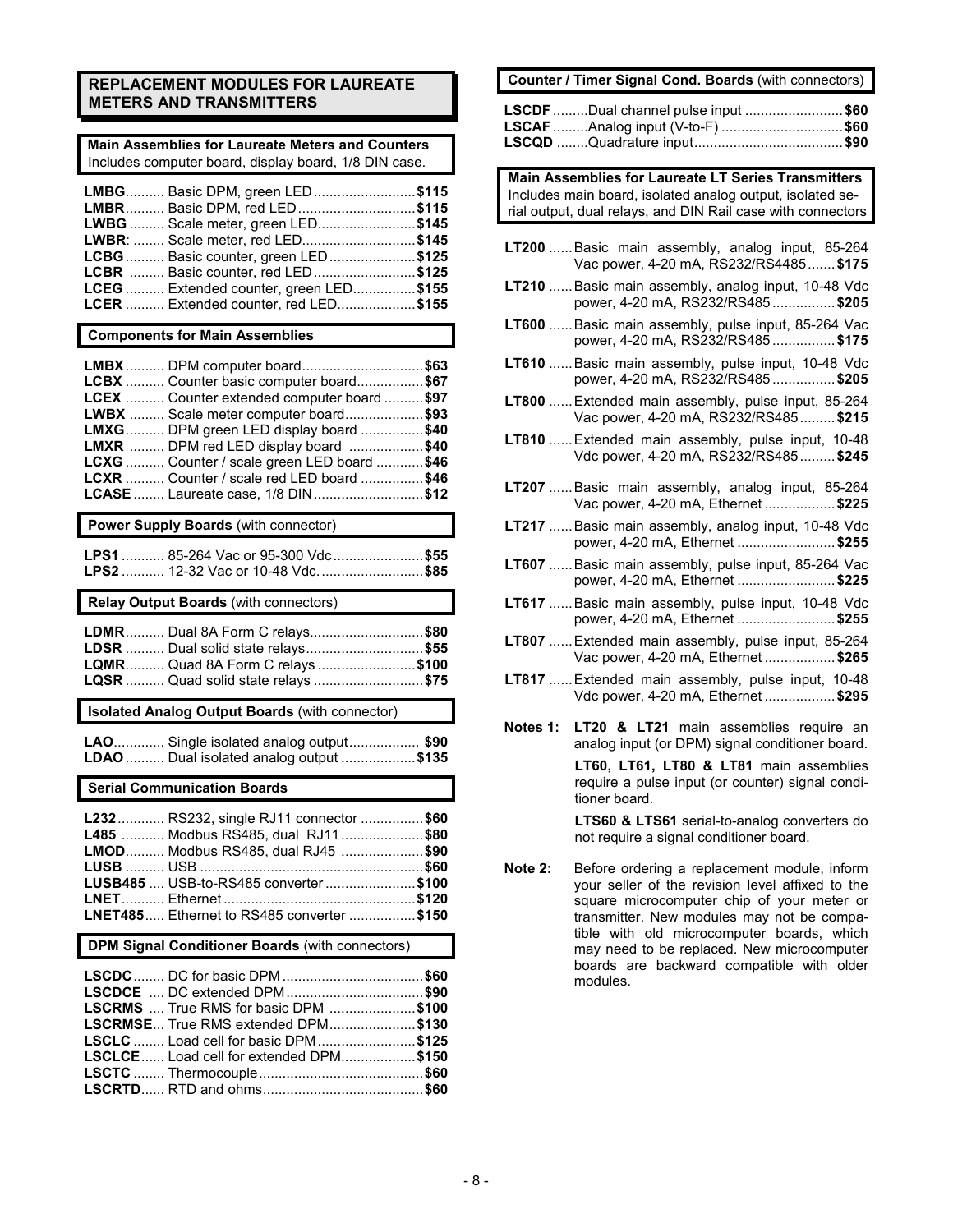# **MAGNA SERIES 2-INCH DISPLAYS**

| M2 Display with 2" (57 mm) digits \$540                                       |
|-------------------------------------------------------------------------------|
| <b>Display Brightness</b>                                                     |
| 0Normal indoor brightnessNC                                                   |
| 1Daylight viewing brightness\$250                                             |
| <b>Power</b>                                                                  |
|                                                                               |
|                                                                               |
| <b>Setpoint Output</b>                                                        |
|                                                                               |
| 12 5A @ 250Vac relays (6 digit)\$110                                          |
| 24 5A @ 250Vac relays (6 digit)\$150<br>3 2 5A @ 250Vac relays (4 digit)\$200 |
| 4 4 5A @ 250Vac relays (4 digit)\$240                                         |
| <b>Analog Output</b>                                                          |
|                                                                               |
|                                                                               |
|                                                                               |
|                                                                               |
| <b>Digital Interface</b>                                                      |
|                                                                               |
|                                                                               |
|                                                                               |
| <b>Mounting Options</b>                                                       |
| 1Black case, panel mount \$85                                                 |
|                                                                               |
|                                                                               |
| 3Black case, suspension mountNC                                               |
| <b>Input Type</b>                                                             |
| Serial ASCII Input, RS232 or RS485                                            |
|                                                                               |
|                                                                               |
|                                                                               |
|                                                                               |
|                                                                               |
| <b>Temperature</b><br><b>TEMP4</b> TC and RTD, 4 digits \$275                 |
| <b>Clock/Timer</b>                                                            |
|                                                                               |
| CLK44 digits, HH:MM, MM:SS\$135                                               |
| Process Signals (4 to 20mA, 0 to 5V, etc.)                                    |
|                                                                               |
|                                                                               |
| <b>Strain Gauges</b>                                                          |
|                                                                               |
|                                                                               |
| Frequency, Rate, Total, Quadrature                                            |

# **MAGNA SERIES 4-INCH DISPLAYS**

**M4**............Display with 4" (102 mm) digits .................\$825

# **Display Brightness**

| 1Daylight viewing brightness\$250 |  |
|-----------------------------------|--|

# **Power 0**...............95-265 Vac...................................................NC **1**...............11-30 Vdc....................................................\$90

#### **Setpoint Output**

| 1Two 5A@250Vac relays\$110     |  |
|--------------------------------|--|
| 2 Four 5A @ 250Vac relays\$150 |  |

# **Analog Output**

#### **Digital Interface**

# **Mounting Options**

| 1Black case, panel mount\$85      |  |
|-----------------------------------|--|
|                                   |  |
| 3 Black case, suspension mount NC |  |

# **Input Type**

| Serial ASCII Input, RS232 or RS485         |  |
|--------------------------------------------|--|
|                                            |  |
|                                            |  |
|                                            |  |
| <b>Temperature</b>                         |  |
| TEMP4  TC and RTD, 4 digits \$275          |  |
| Clock/Timer                                |  |
| <b>CLK4</b> 4 digits, HH:MM, MM:SS\$135    |  |
| Process Signals (4 to 20mA, 0 to 5V, etc.) |  |
|                                            |  |
| <b>Strain Gauges</b>                       |  |
|                                            |  |
| Frequency, Rate, Total, Quadrature         |  |
|                                            |  |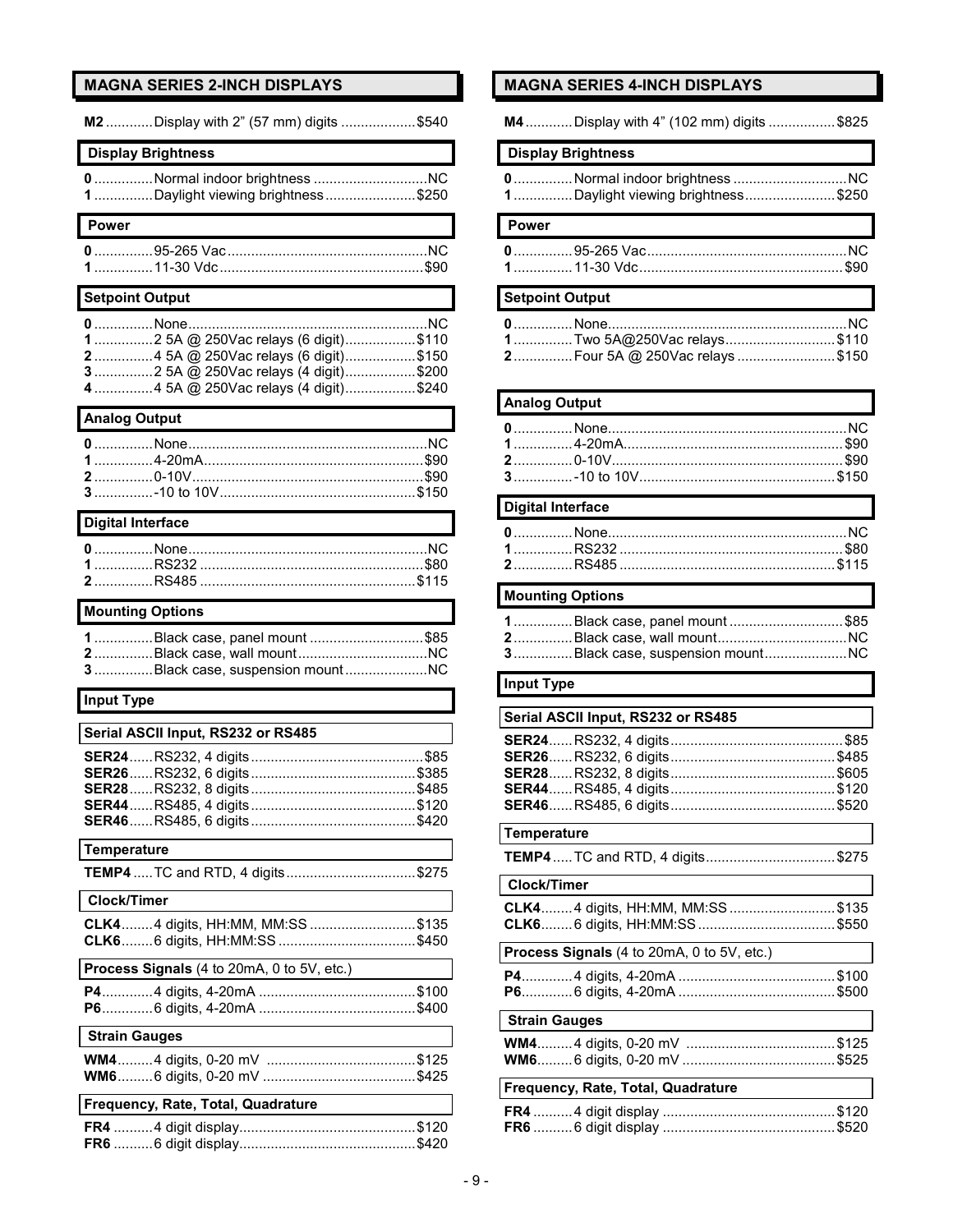# **MAGNA SERIES 6-INCH DISPLAYS**

| M6 Display with 6" (144 mm) digits \$1420                          |
|--------------------------------------------------------------------|
| <b>Display Brightness</b>                                          |
| 0 Normal indoor brightness NC<br>1Daylight viewing brightness\$250 |
| Power                                                              |
|                                                                    |
| <b>Setpoint Output</b>                                             |
| 1Two 5A@250Vac relays\$110<br>2Four 5A @ 250Vac relays\$150        |
| <b>Analog Output</b>                                               |
|                                                                    |
| <b>Digital Interface</b>                                           |
|                                                                    |
| <b>Mounting Options</b>                                            |
|                                                                    |
| 1 Black case, panel mount \$85                                     |
| <b>Input Type</b>                                                  |
| Serial ASCII Input, RS232 or RS485                                 |
|                                                                    |
| <b>Temperature</b>                                                 |
| TEMP4  TC and RTD, 4 digits \$275                                  |
| <b>Clock/Timer</b>                                                 |
| CLK44 digits, HH:MM, MM:SS \$150                                   |
| Process Signals (4 to 20mA, 0 to 5V, etc.)                         |
|                                                                    |
| <b>Strain Gauges</b>                                               |
|                                                                    |
| Frequency, Rate, Total, Quadrature                                 |

# **MAGNA SERIES 8-INCH DISPLAYS**

**M8**............Display with 8" (200 mm) digits ...............\$1725

# **Display Brightness**

| 1Daylight viewing brightness\$250 |  |
|-----------------------------------|--|

# **Power**

| <b>0</b> 95-265 Vac……………………………………………NC |
|----------------------------------------|
|                                        |

#### **Setpoint Output**

| 1Two 5A@250Vac relays\$110     |  |
|--------------------------------|--|
| 2 Four 5A @ 250Vac relays\$150 |  |

# **Analog Output**

# **Digital Interface**

# **Mounting Options**

| 1 Black case, panel mount \$85    |  |
|-----------------------------------|--|
|                                   |  |
| 3 Black case, suspension mount NC |  |

# **Input Type**

| Serial ASCII Input, RS232 or RS485         |
|--------------------------------------------|
|                                            |
| Temperature                                |
| <b>TEMP4</b> TC and RTD, 4 digits \$275    |
| <b>Clock/Timer</b>                         |
| CLK44 digits, HH:MM, MM:SS\$170            |
| Process Signals (4 to 20mA, 0 to 5V, etc.) |
|                                            |
| <b>Strain Gauges</b>                       |
|                                            |
| Frequency, Rate, Total, Quadrature         |
|                                            |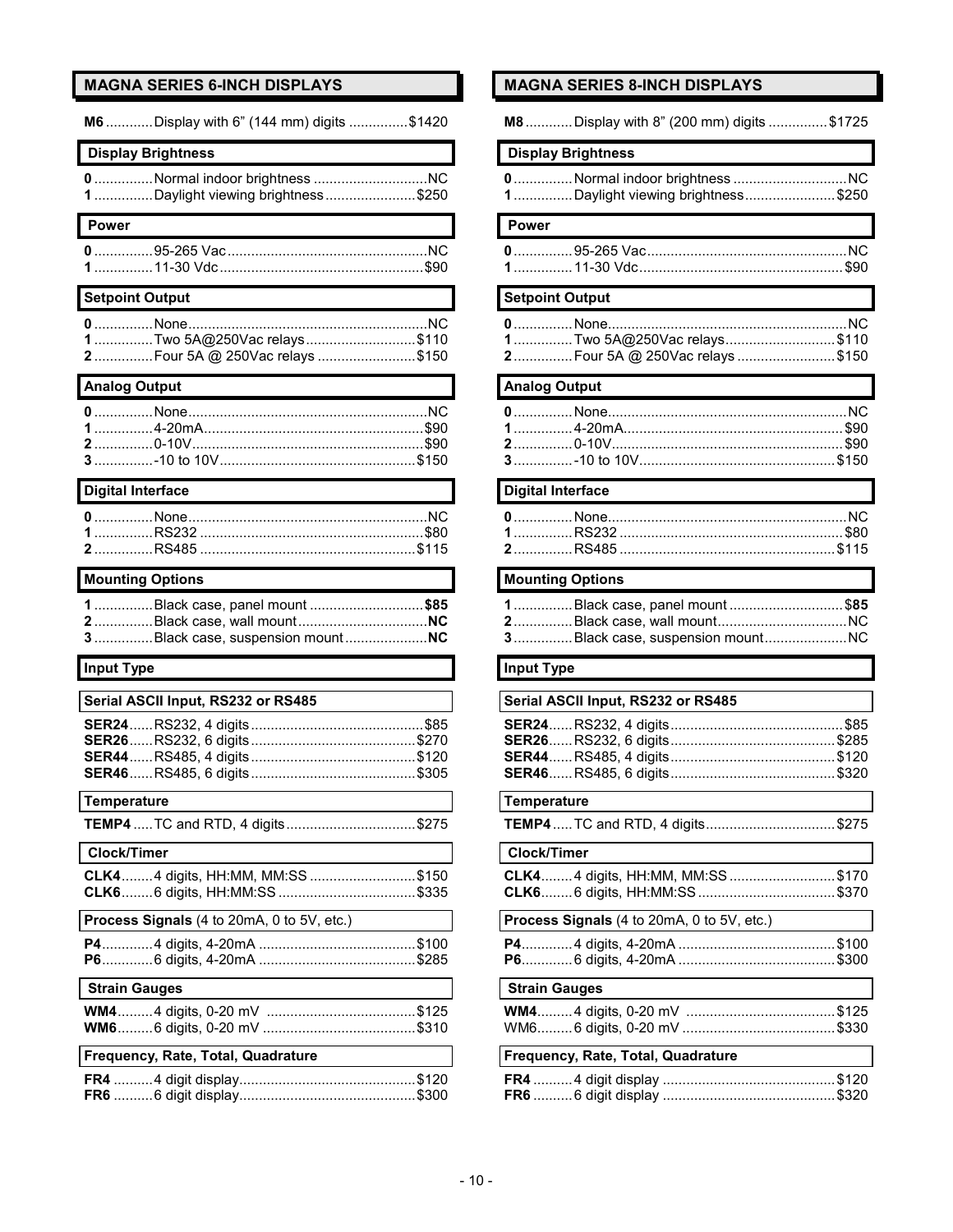# **BAR SERIES 1/8 DIN BARGRAPH METER**

| <b>BAR</b> BAR series 30-segment bargraph display, 1/8                                                |
|-------------------------------------------------------------------------------------------------------|
| <b>Display Color</b>                                                                                  |
| 1Bargraph with green LED\$15                                                                          |
| Power                                                                                                 |
|                                                                                                       |
| <b>Setpoint Output</b>                                                                                |
|                                                                                                       |
| Format                                                                                                |
|                                                                                                       |
| <b>Input Type</b>                                                                                     |
|                                                                                                       |
| Process Signals (4-20 mA, 0-5V, etc.)                                                                 |
| Specify minimum signal & displayed reading, maximum<br>signal & displayed reading. 15 Vdc excitation. |

# **PRO-BAR LARGE BARGRAPH METER**

| PB Large bargraph, 50-segment display, 11.3" x<br>2.8" (288 x 72 mm) case \$875                                                      |
|--------------------------------------------------------------------------------------------------------------------------------------|
| <b>Display Color</b>                                                                                                                 |
|                                                                                                                                      |
| <b>Power</b>                                                                                                                         |
|                                                                                                                                      |
| Format                                                                                                                               |
|                                                                                                                                      |
| <b>Mounting Options</b>                                                                                                              |
|                                                                                                                                      |
| <b>Input Type</b>                                                                                                                    |
| Process Signals (4-0mA, 0-5V, etc.)                                                                                                  |
| P4-20 mA = 0-10000 display NC<br>$A -$<br>$\mathbf{B}$ $\mathbf{A}$ $\mathbf{A}$ $\mathbf{A}$ $\mathbf{A}$ $\mathbf{A}$ $\mathbf{A}$ |

Specify minimum signal & displayed reading, maximum signal & displayed reading. Includes 24 Vdc excitation.

#### **JUNIOR SERIES DPM**

| JR JUNIOR low-cost 3-1/2 digit indicator with plug- |
|-----------------------------------------------------|
| in screw terminal connectors\$155                   |

#### **Display Color**

# Power

# **Digit Options**

| Fxtra fixed zero to +19990 |  |
|----------------------------|--|
|                            |  |

# **Connector Options**

| 1Decimal point selection \$15        |  |
|--------------------------------------|--|
| 2 Variable brightness adjustment\$40 |  |

### **Input Type**

 $\mathsf{l}$ 

| <b>DC Volts</b> |  |
|-----------------|--|
|                 |  |
|                 |  |
|                 |  |
|                 |  |
|                 |  |
|                 |  |

# **DC Amperes**

#### Process Signals (4-20mA, 0-5V, etc.)

| P4-20 mA = 0-1000 display \$20                       |  |
|------------------------------------------------------|--|
|                                                      |  |
| Specify minimum signal & displayed reading, maximum  |  |
| signal & displayed reading. 10 or 24 Vdc excitation. |  |

| <b>AC Volts (Average)</b>   |  |
|-----------------------------|--|
|                             |  |
|                             |  |
|                             |  |
|                             |  |
|                             |  |
| <b>AC Amperes (Average)</b> |  |
|                             |  |
|                             |  |
|                             |  |
|                             |  |
|                             |  |
|                             |  |